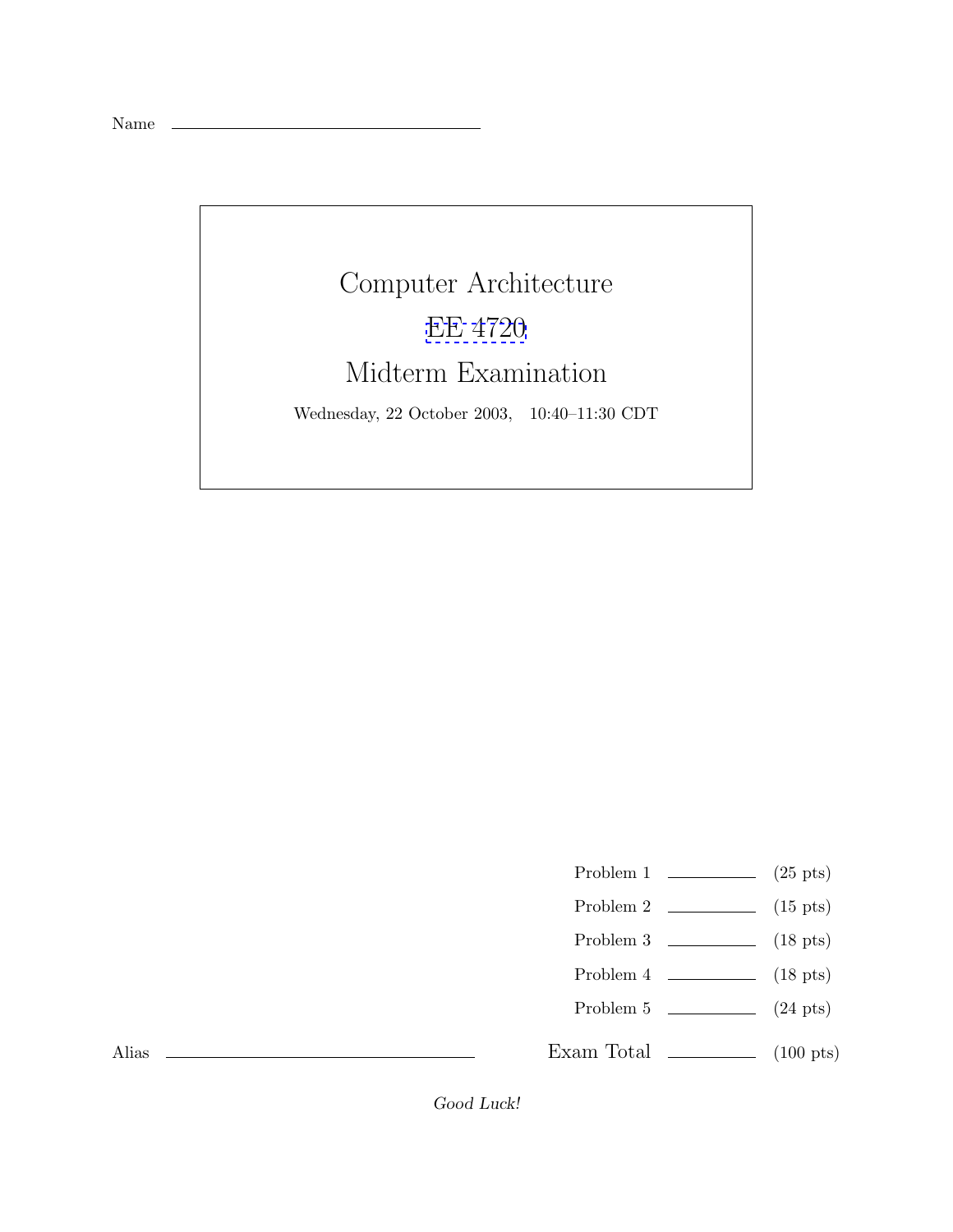Problem 1: The routine below is called with an unsigned integer in register \$50 and the address of some allocated memory in register \$a1. When it returns the memory at should \$a1 contain the hexadecimal representation of  $a_0$  as a null-terminated (C format) string. Complete the routine, follow the guidelines in the comments. (For **partial credit** write a routine that converts a string holding a hexadecimal number to an integer.) [25 pts]

```
################################################################################
# utoh: Convert unsigned integer to hexadecimal string.
#
       # $a0: Call Value: Unsigned integer to convert.
       # $a1: Call Value: Address of allocated memory.
       # Write converted string to this address, assume there is enough.
       # Sample strings: "1F3", "1", "0" written at $a1.
       # [ ] String should not have leading zeros. (Good: "123", Bad "00123".)
       # [ ] Fill as many delay slots as possible.
       # [ ] Registers $a0-$a3 and $t0-$t7 can be modified.
       # The ASCII value of '0' is 48, the ASCII value of 'A' is 65
# Put solution here.
utoh:
```
jr \$ra nop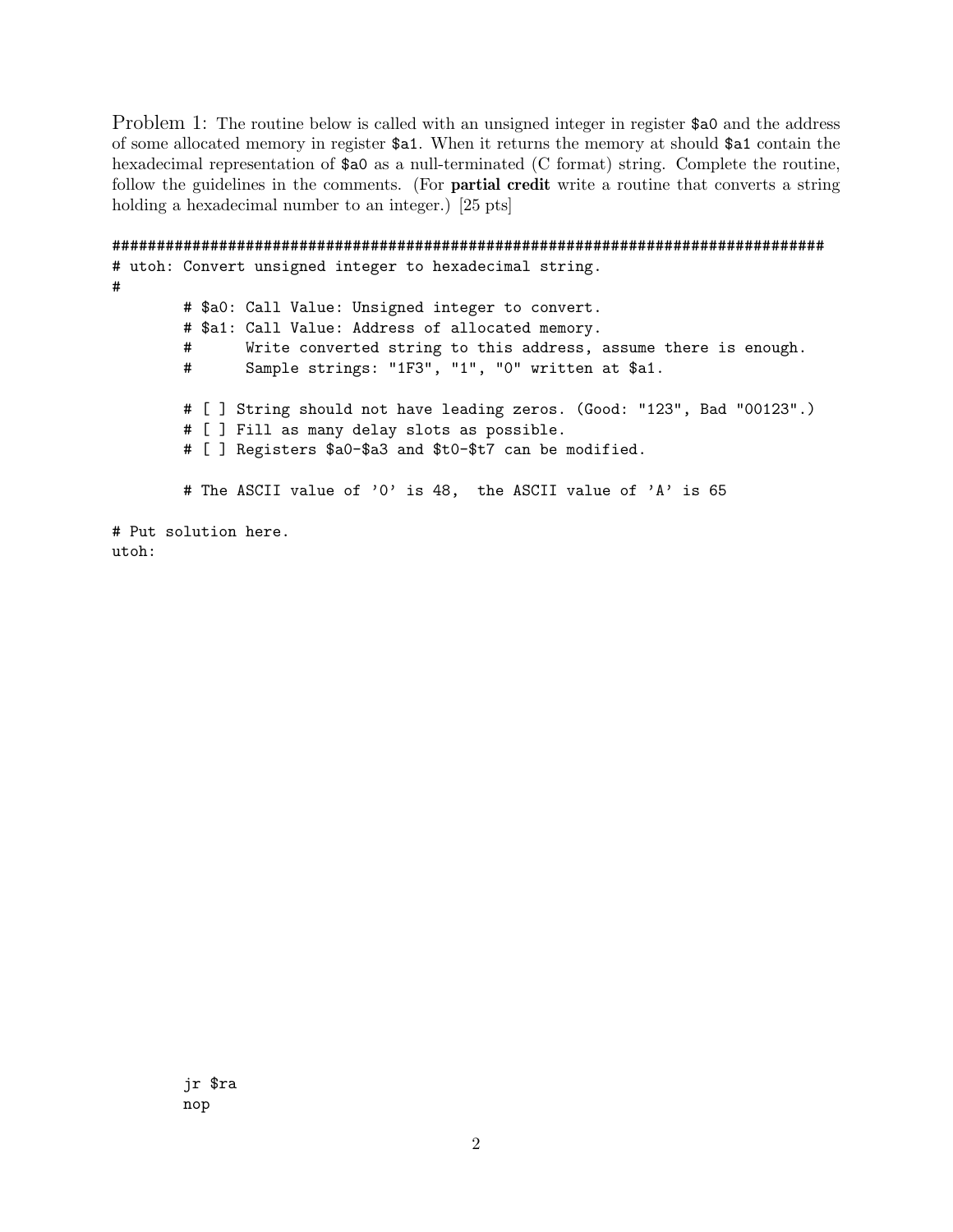Problem 2: Code similar to the histogram program presented in class appears below. MIPS instruction formats are shown below for reference. [15 pts]

(a) Design three new MIPS instructions to reduce the size of the program fragment below

• Each new instruction should replace at least two related instructions in the program below. (Do not combine two *unrelated* instructions, such as j and sw.)

Show the coding for the new instruction, making up the opcode and other field values as necessary. The coding should use one of MIPS' existing formats and should fit as naturally as possible.

• Do not worry whether the instruction is appropriate for a RISC ISA.

```
addi $t7, $0, 26
LOOP:
 lbu $t1, 0($t0)
 addi $t0, $t0, 1
beq $t1, $0, DONE
 addi $t1, $t1, -65
 sltu $t2, $t1, $t7
 beq $t2, $0, LOOP
 sll $t1, $t1, 2
 add $t3, $a1, $t1
 lw $t4, 0($t3)
 addi $t4, $t4, 1
 j LOOP
 sw $t4, 0($t3)
```


(b) Show an instruction that can be created by combining several instructions from the program but that would be impossible to code. Explain why it would be impossible to code.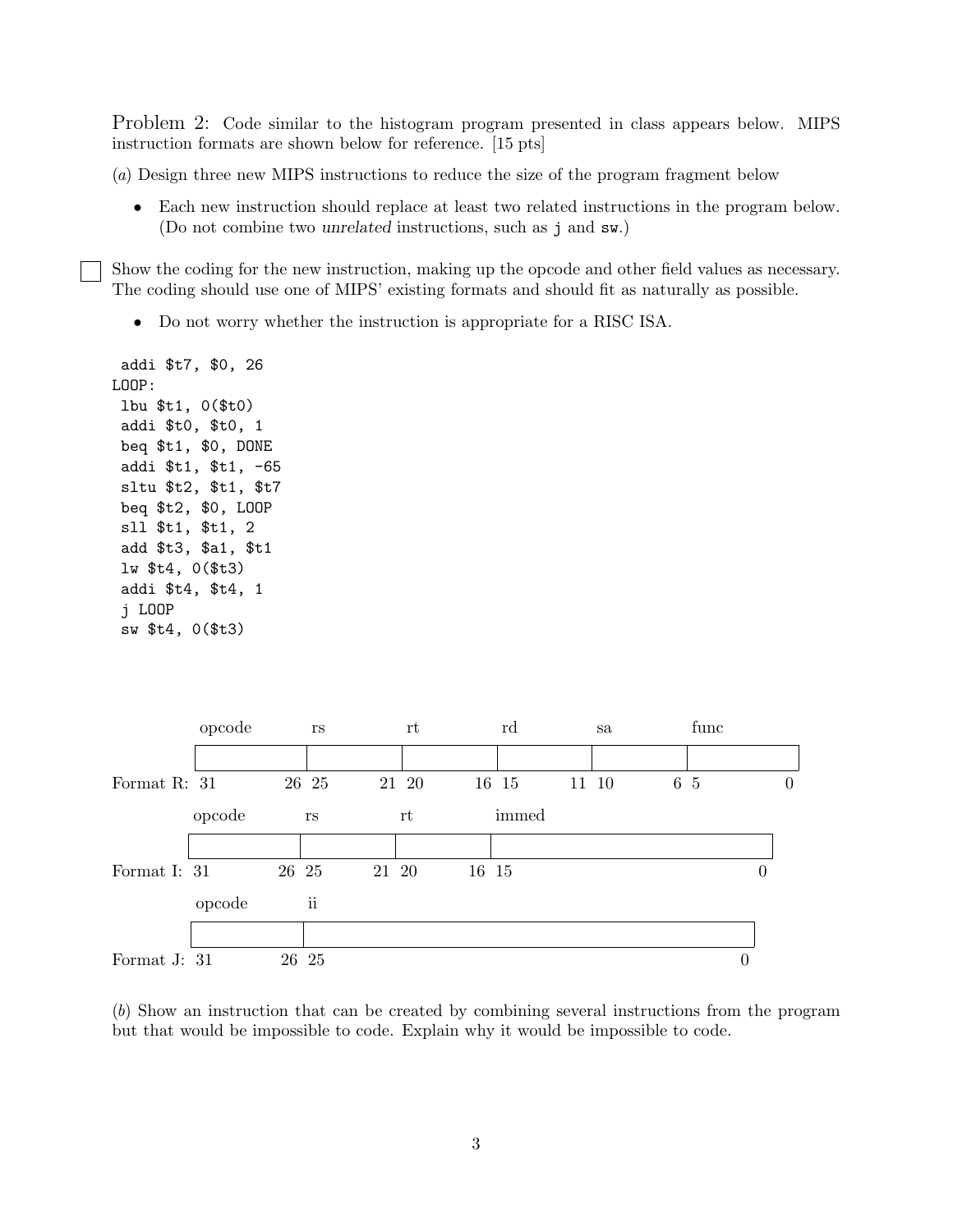Problem 3: Answer each question below.

(a) In MIPS (and similar ISAs) there is a lb, lbu (load byte unsigned), and a sb but there is no sbu (store byte unsigned). Why not? [6 pts]

(b) Explain why the MIPS instruction below won't work: [6 pts]

add.d \$f1, \$f2, \$f3

(c) Show the result of each add instruction below. The instructions execute on a machine with 32-bit registers that is capable of BCD, and packed integer, and ordinary integer arithmetic. The packed integer operations all use saturating unsigned arithmetic. [6 pts]

# r1 = 0x8080888 # r2 = 0x1020999 # Ordinary Integer Add add  $r3$ ,  $r1$ ,  $r2$   $r3 =$ # BCD Add add.bcd r3, r1, r2 r3 = # Packed Integer (4 bits per int.)  $add.p4 r3, r1, r2$   $r3 =$ # Packed Integer (8 bits per int.)  $add.p8 r3, r1, r2$  r3 =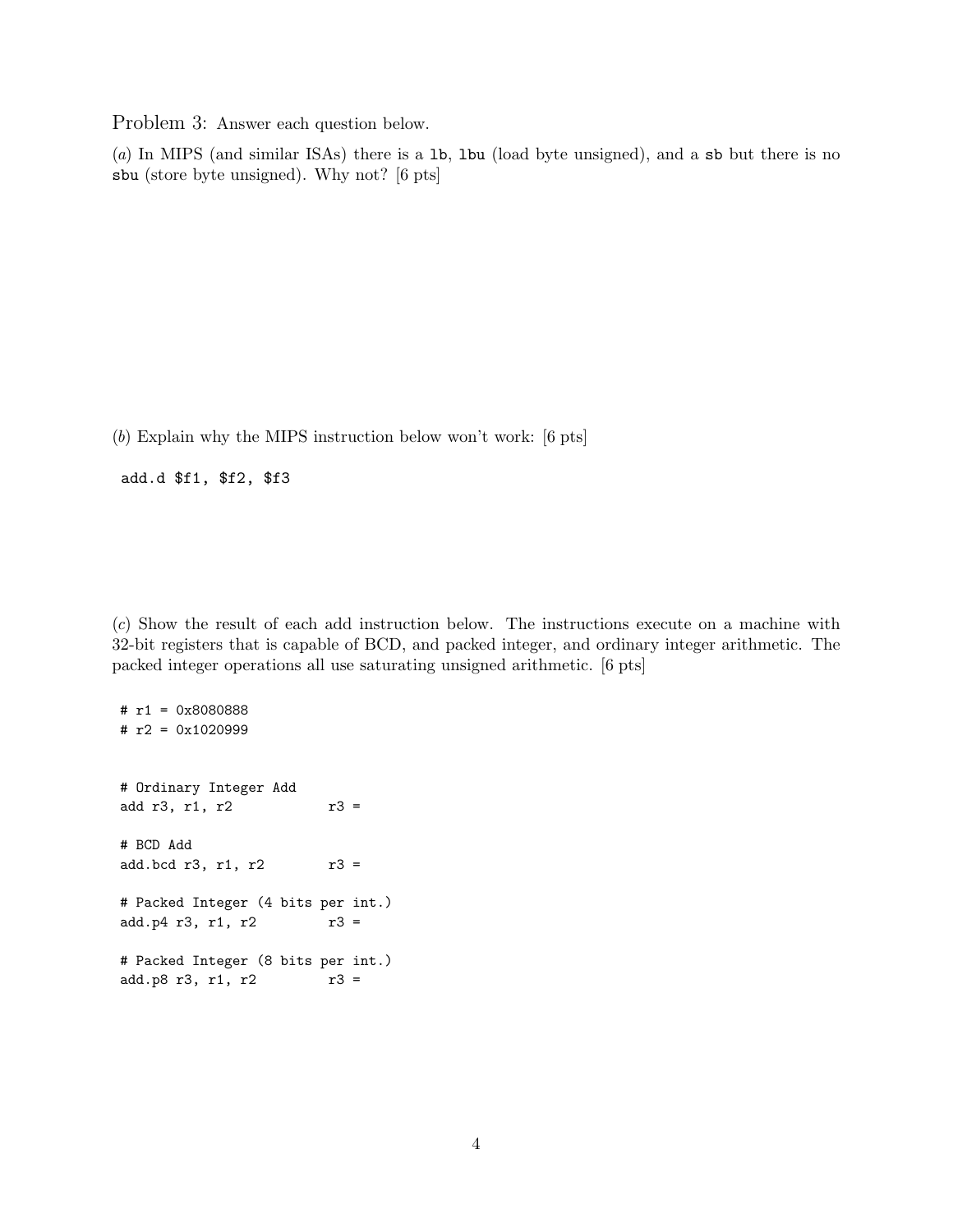Problem 4: Answer each question below.

(a) A company compiles and runs the SPECint2000 benchmarks on its new system, complying with all rules except one: it refuses to divulge the steps it used to compile the programs. Nevermind that it's against the rules, is it in the company's interest to keep this information secret? Explain. [6 pts]

(b) A program is compiled two ways, one for ISA  $A$ , implementation  $x$ , the other also for ISA  $A$ , but for implementation y. Explain what would be common to the two executables and what would be different. Provide an example. [6 pts]

(c) Explain the dead-code elimination (DCE) optimization using an example. [6 pts]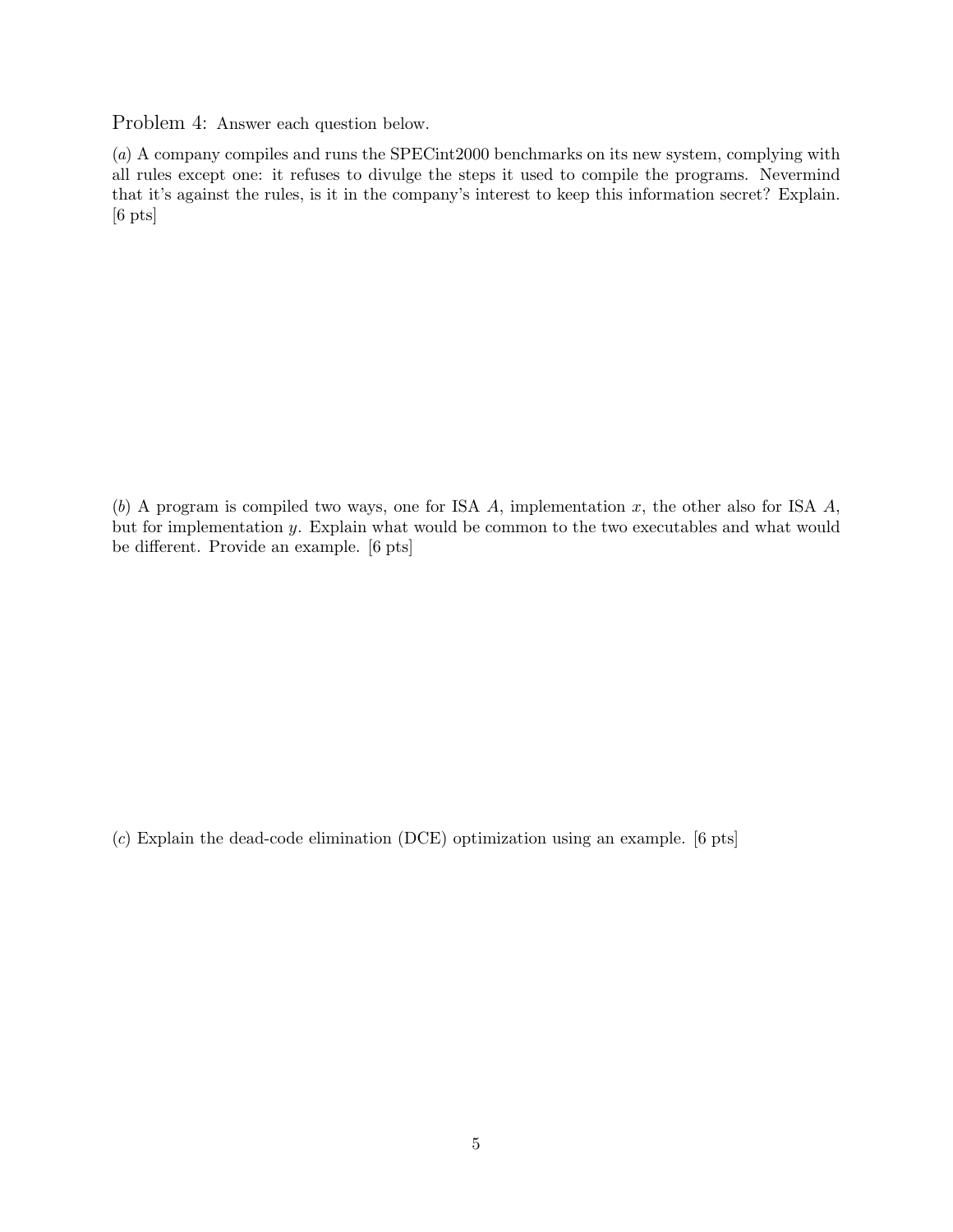Problem 5: Answer each question below.

(a) CISC ISAs have variable length instructions. What advantages over RISC ISAs does that enable? Name at least two and briefly explain each advantage. [6 pts]

(b) RISC ISAs have fixed length instructions. What advantages over CISC ISAs does that enable? Name at least one and briefly explain each advantage. [6 pts]

(c) Why are programs written in a stack ISA small? Be brief but as specific as possible. [6 pts]